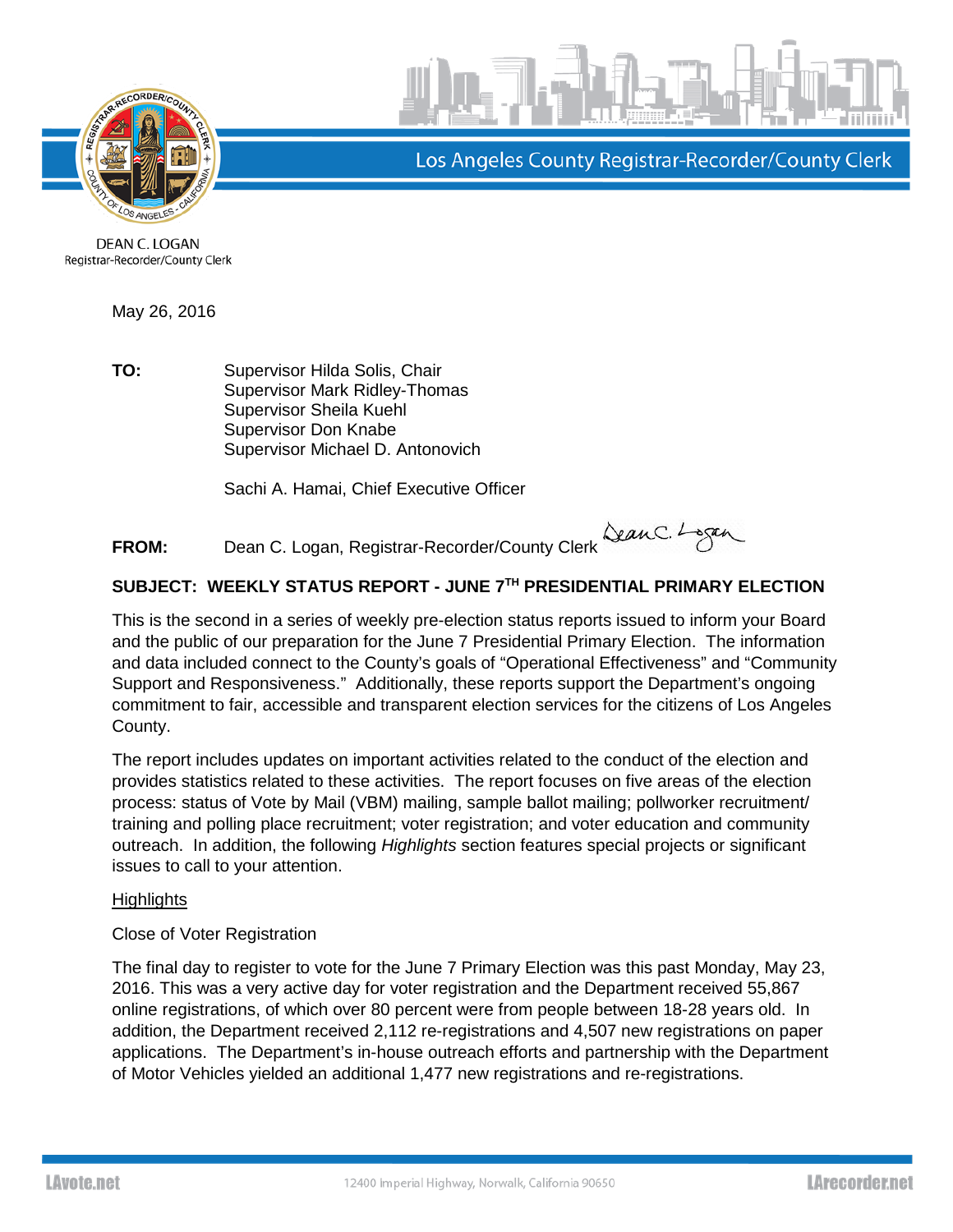Will Call Ballot Pickup and Ballot Drop-Off Program

On May 23, 2016, the Department's Will Call Ballot Pickup application went live. Voters who requested will call ballots can begin visiting the program locations starting May 28, 2016 through June 6, 2016. The program allows voters to request a VBM ballot online or over the phone to be available for pickup at one of eleven locations of their choice throughout the County. The application and information on participating Will Call locations is available on the Department's [website.](http://lavote.net/home/voting-elections/voting-options/vote-by-mail/will-call-ballot-pick-up) Also available on our website is the Will Call Ballot Pickup and Ballot Drop-Off flyer (attached) that can be displayed at County departments or distributed by your offices to help inform the public of this new program.

### Outreach - High Schools and Student Empowerment

The Department's Outreach team worked directly with high schools and community partner organizations to expand our ability to provide voter registration services and voting information to students across Los Angeles County. The Department's Outreach team conducted voter registration drives at over 70 schools, and over 1,000 students were registered to vote directly through this program. Additionally, the Department worked with LA Trade Tech, USC, and other colleges throughout the County to register over 300 students.

#### Media

The Department has generated a number of earned media opportunities to help promote the election and disseminate important information of interest to voters for this election. The following is a summary of recent earned media opportunities and press releases that have been issued regarding the upcoming election.

#### *Interviews*

May 15, 2016

• [Interview of Dean](http://thesoundla.com/?nid=128) C. Logan – KSWD, 100.3 The Sound

## May 16, 2016

- 卓蕾專訪美國總統大選-洛杉磯縣書記官 [Dean Logan on LA living](http://secure-web.cisco.com/1dc_sVVdkBRU8-Cep0QR_X8GPSSJoWmvZtNrLy3YWJ8--NofXQl5cRug16zne2v8PDdFTbYwnibGMhzps-ZkiO3xTIPQSDWJohDFzwBky5Ax-VSiYCrnPrPTa8HzbJ4HSHASQej6gYW0wNhOdFZZD9Oe7s9A92K1YMiyxp_gCvNN1CuCjTW2OYe51-6C8KmPBXUO-Og8a03MFy-85m5wXzPNRv6vbqD2OJFMM_3REfgWhg6FD2OlNnX3GvH7VQ4E6/http%3A%2F%2Fwww.la18.tv%2Fzh%2Fchinese-prog%2F%E5%8D%93%E8%95%BE%E5%B0%88%E8%A8%AA%E7%BE%8E%E5%9C%8B%E7%B8%BD%E7%B5%B1%E5%A4%A7%E9%81%B8-%E6%B4%9B%E6%9D%89%E7%A3%AF%E7%B8%A3%E6%9B%B8%E8%A8%98%E5%AE%98-dean-logan%2F) LA18
- [A Big Vote of Confidence –](https://vimeo.com/166586372) Los Angeles County Newsroom
- [L.A. Now Episode 300](https://vimeo.com/166576744) LA 36

## May 19, 2016

• [From Stickers to Block Parties](http://www.signaltribunenewspaper.com/?p=30949%20) - Signal Tribune

#### May 20, 2016

• [Voter Registration Deadline for California Primary Nears](http://ktla.com/2016/05/20/voter-registration-deadline-for-california-primary-nears/) – KTLA 5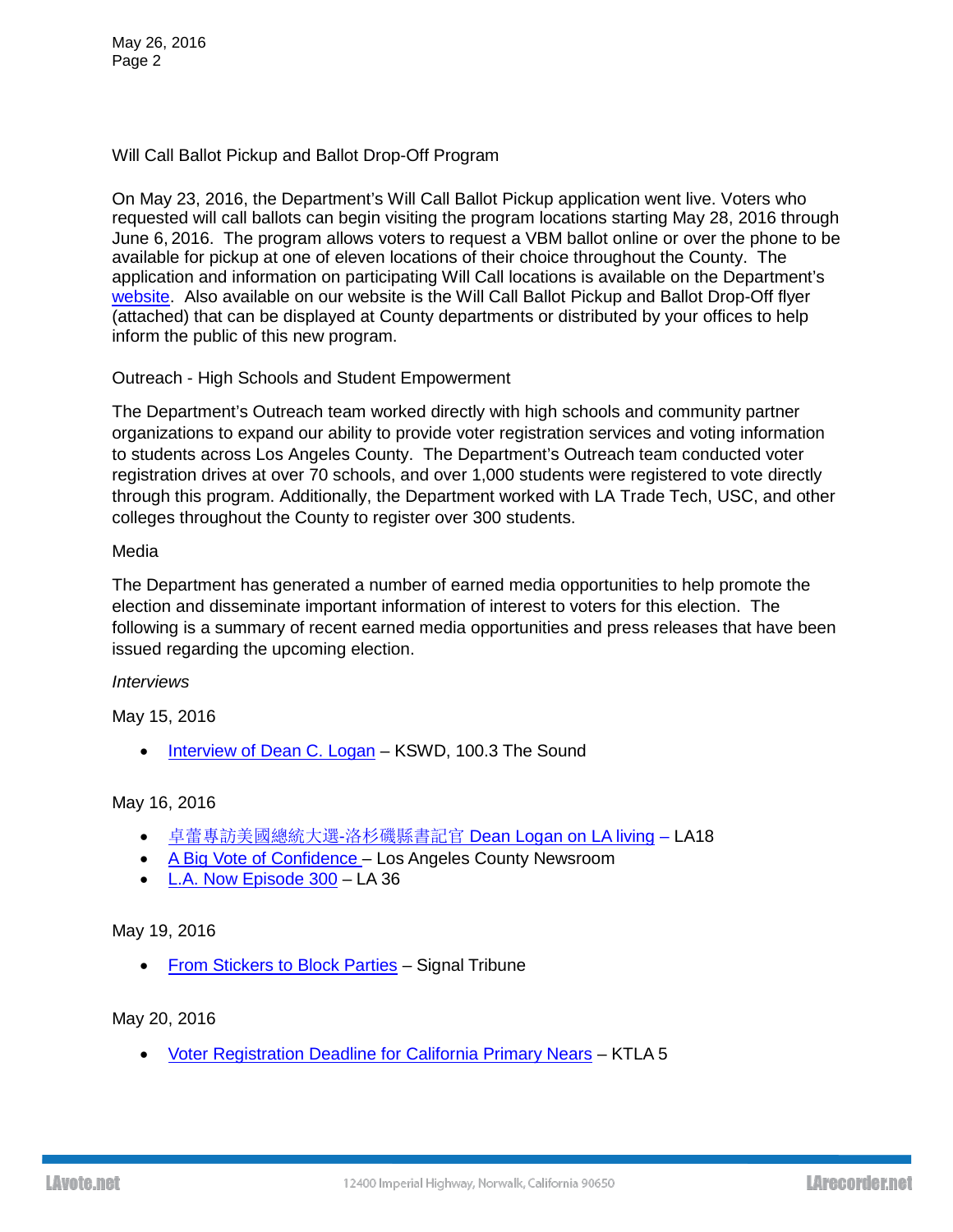May 26, 2016 Page 3

May 24, 2016

| <b>Voter Registration - LA18</b><br>$\bullet$             |              |              |
|-----------------------------------------------------------|--------------|--------------|
| <b>Election Activity Statistics</b>                       |              |              |
| June 7, Presidential Primary Election                     |              |              |
|                                                           | May 13, 2016 | May 23, 2016 |
| <b>Number of VBM Crossover Voters</b>                     | 34,818       | 41,214       |
| <b>Vote By Mail</b>                                       |              |              |
| <b>Ballots Issued</b>                                     | 1,723,488    | 1,791,496    |
| <b>Ballots Received Back</b>                              | 24,052       | 119,935      |
| <b>Military and Overseas</b>                              |              |              |
| <b>Ballots Issued</b>                                     | 25,939       | 28,074       |
| <b>Ballots Received</b>                                   | 1,161        | 2,274        |
| <b>Sample Ballots</b>                                     |              |              |
| Issued continuous through May 20, 2016                    | 3,205,045    | 4,392,658    |
| <b>Registered Voters Totals by Supervisorial District</b> |              |              |
| District 1                                                | 786,777      | 791,838      |
| District 2                                                | 917,117      | 923,105      |
| District 3                                                | 1,046,305    | 1,052,384    |
| District 4                                                | 1,039,072    | 1,044,543    |
| District 5                                                | 1,044,059    | 1,049,155    |
| Countywide Total                                          | 4,833,330    | 4,861,025    |
|                                                           |              |              |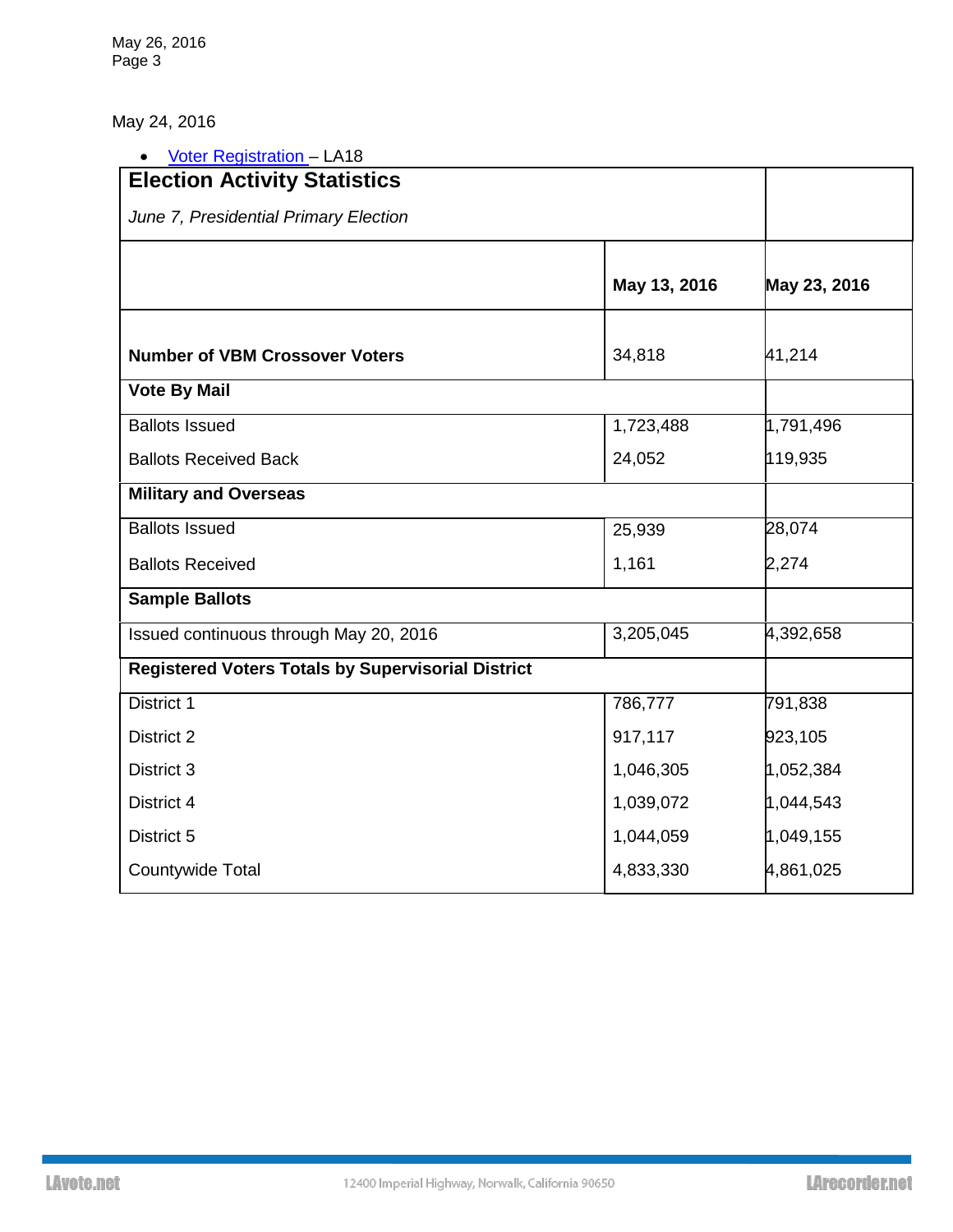| <b>Registered Voters by Age</b>                                                                              |                     |           |
|--------------------------------------------------------------------------------------------------------------|---------------------|-----------|
| 18-29                                                                                                        | 986,886             | 1,001,691 |
| 30-39                                                                                                        | 872,562             | 877,811   |
| 40-49                                                                                                        | 780,444             | 783,276   |
| 50-59                                                                                                        | 843,288             | 845,158   |
| 60-69                                                                                                        | 695,124             | 696,602   |
| 70-79                                                                                                        | 388,801             | 389,788   |
| Over 80                                                                                                      | 265,100             | 265,499   |
| No Data                                                                                                      | 1,125               | 1200      |
| Total                                                                                                        | 4,833,330           | 4,861,025 |
| Incoming Voter Registration Total (since January 1, 2016)                                                    |                     |           |
|                                                                                                              |                     |           |
| <b>New Online Registrations</b>                                                                              | (revised)<br>87,493 | 113,158   |
| <b>Online Re-registrations</b>                                                                               | 161, 599 (revised)  | 189,606   |
| <b>Paper Registrations</b>                                                                                   | 178,278 (revised)   | 194,812   |
| <b>Volunteers (Pollworkers and Inspectors)</b>                                                               |                     |           |
| Total Recruited (includes all regular and specialty<br>recruitments, as well as inspectors and coordinators) | 23,174              | 24,222    |
| Details (part of total from above)                                                                           |                     |           |
| <b>Precinct Coordinators</b>                                                                                 | 350                 | 350       |
| <b>Multilingual Pollworkers</b>                                                                              | 9,258               | 9,629     |
| <b>County Employees Recruited</b>                                                                            | 4,072               | 4,393     |
| <b>Student Pollworkers</b>                                                                                   | 3,332               | 3,399     |
| <b>Legal Permanent Residents</b>                                                                             | 334                 | 381       |